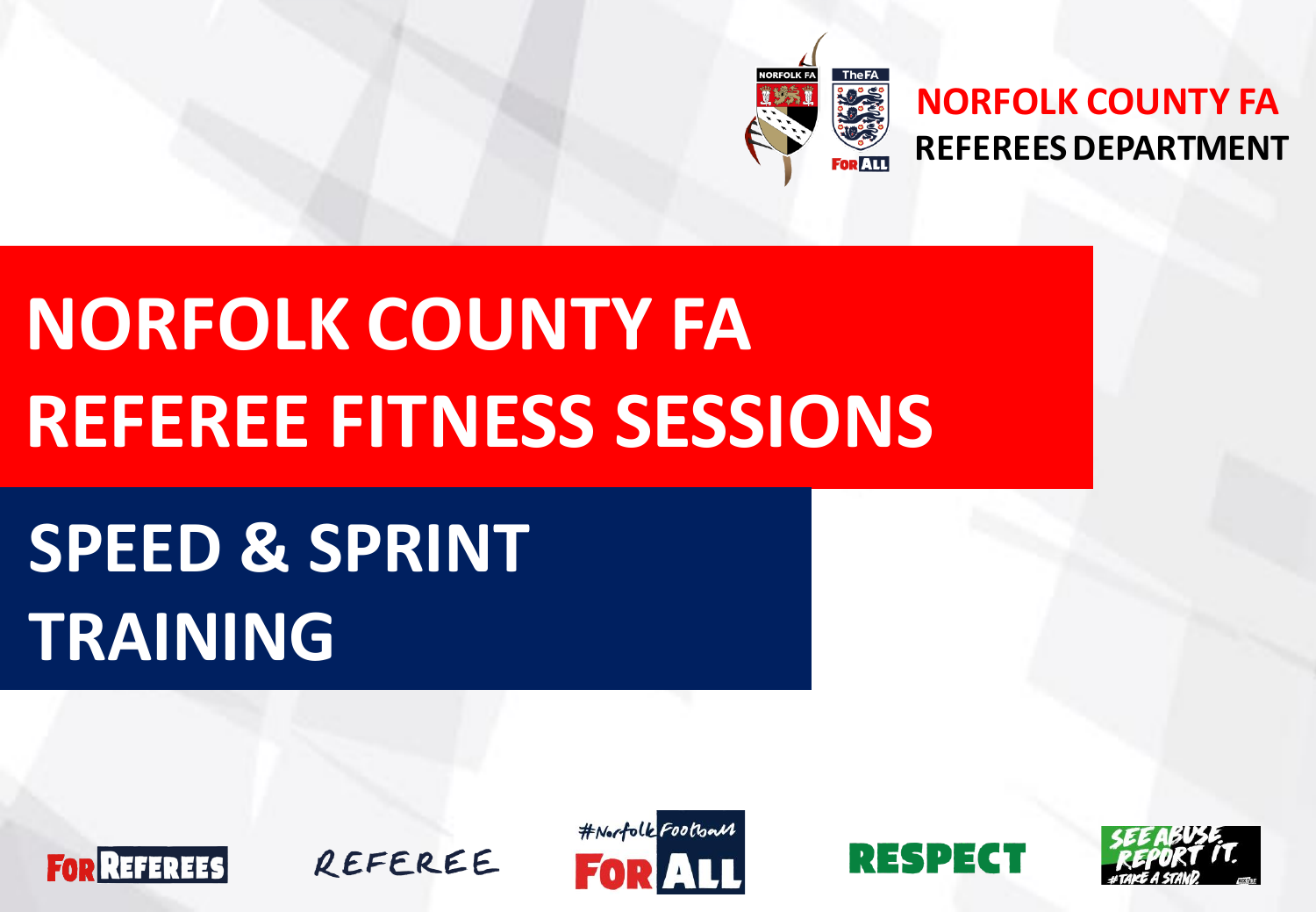**SPEED & SPRINT**



**REFEREES DEPARTMENT** 

**SESSION 1**

#### Compete 4 Sets =

- 10m jogging into 10m acceleration
- 10m side-stepping left into 20m acceleration
- 10m side-stepping right into 30m 90% sprint
- 10m backwards running start into 40m 90% sprint

### **Session Details Session Diagram**









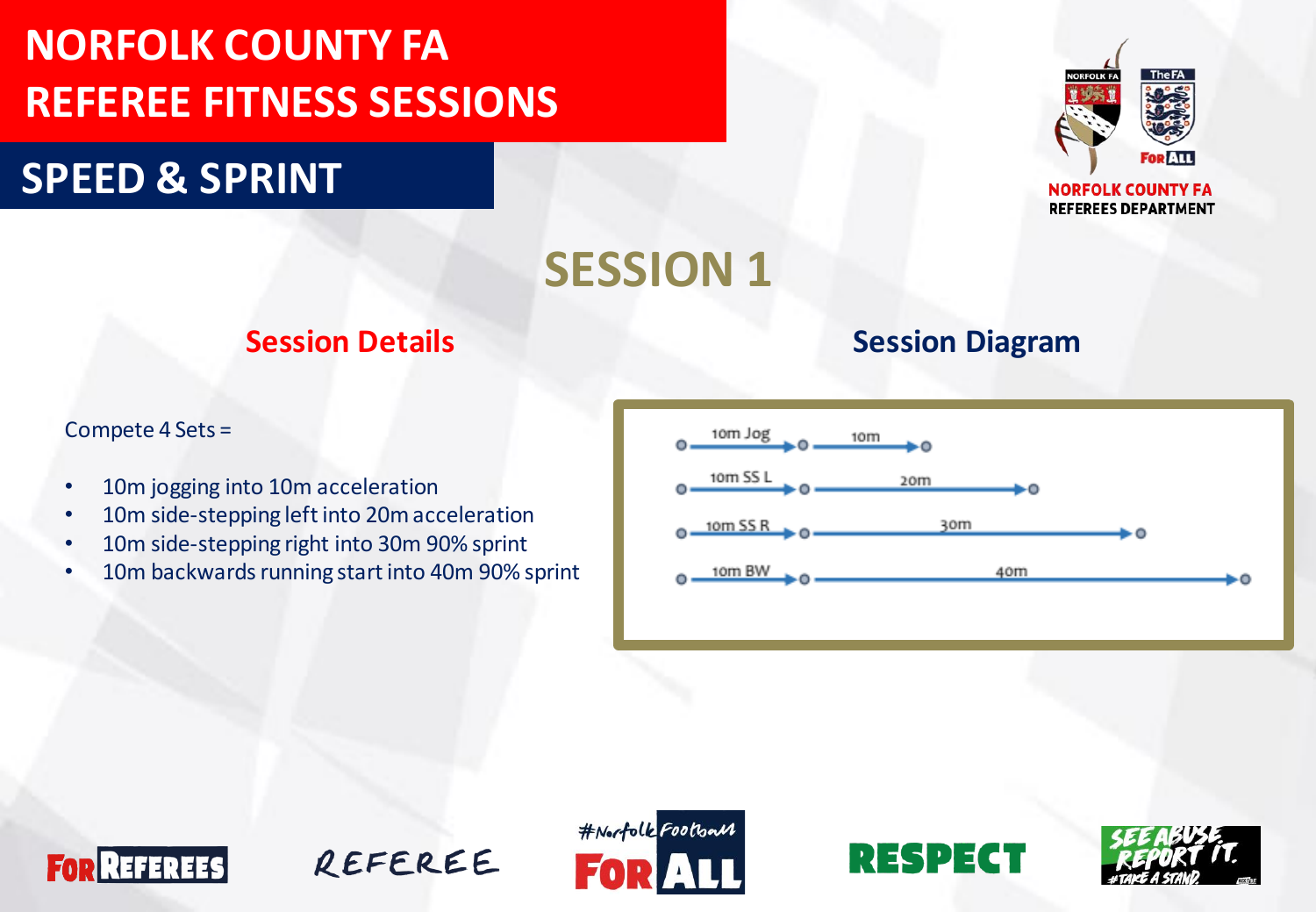### **SPEED & SPRINT**



**REFEREES DEPARTMENT** 

### **SESSION 2**

### **Session Details Session Diagram**

- Sprint the length of the football field (15s)
- walk the width (45s)
- Sprints should be performed at near-maximum speed
- Set 1 = 5 laps (10 sprint repetitions)
- Rest 4 minutes
- Set  $2 = 5$  laps (10 sprint repetitions)









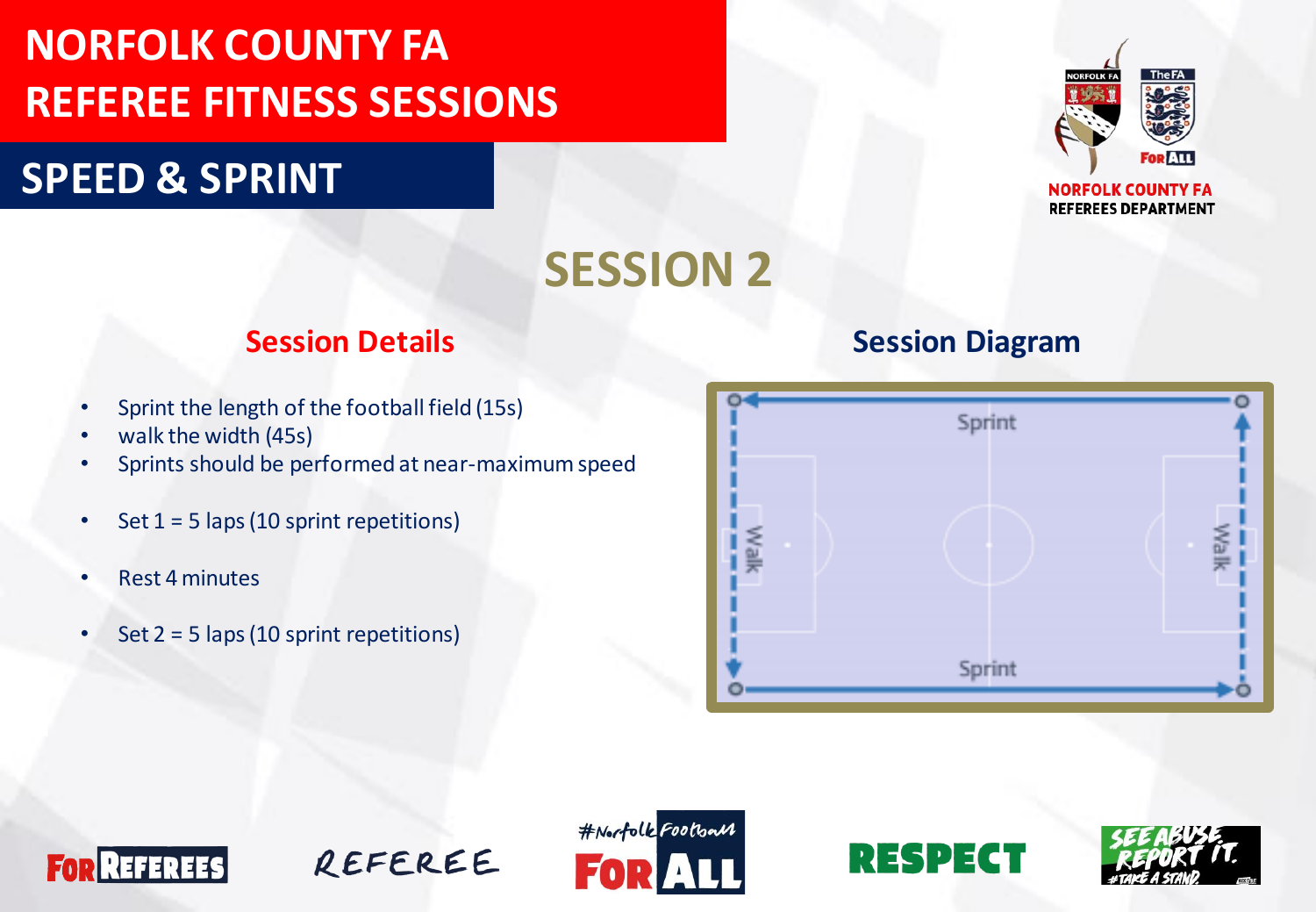### **SPEED & SPRINT**



**REFEREES DEPARTMENT** 

### **SESSION 3**

- Perform 6 x 150m max-speed pitch sprints
- Rest for 2 minutes between each sprint
- Alternate sprints between example 1 and 2

#### **Session Details Session Diagram**









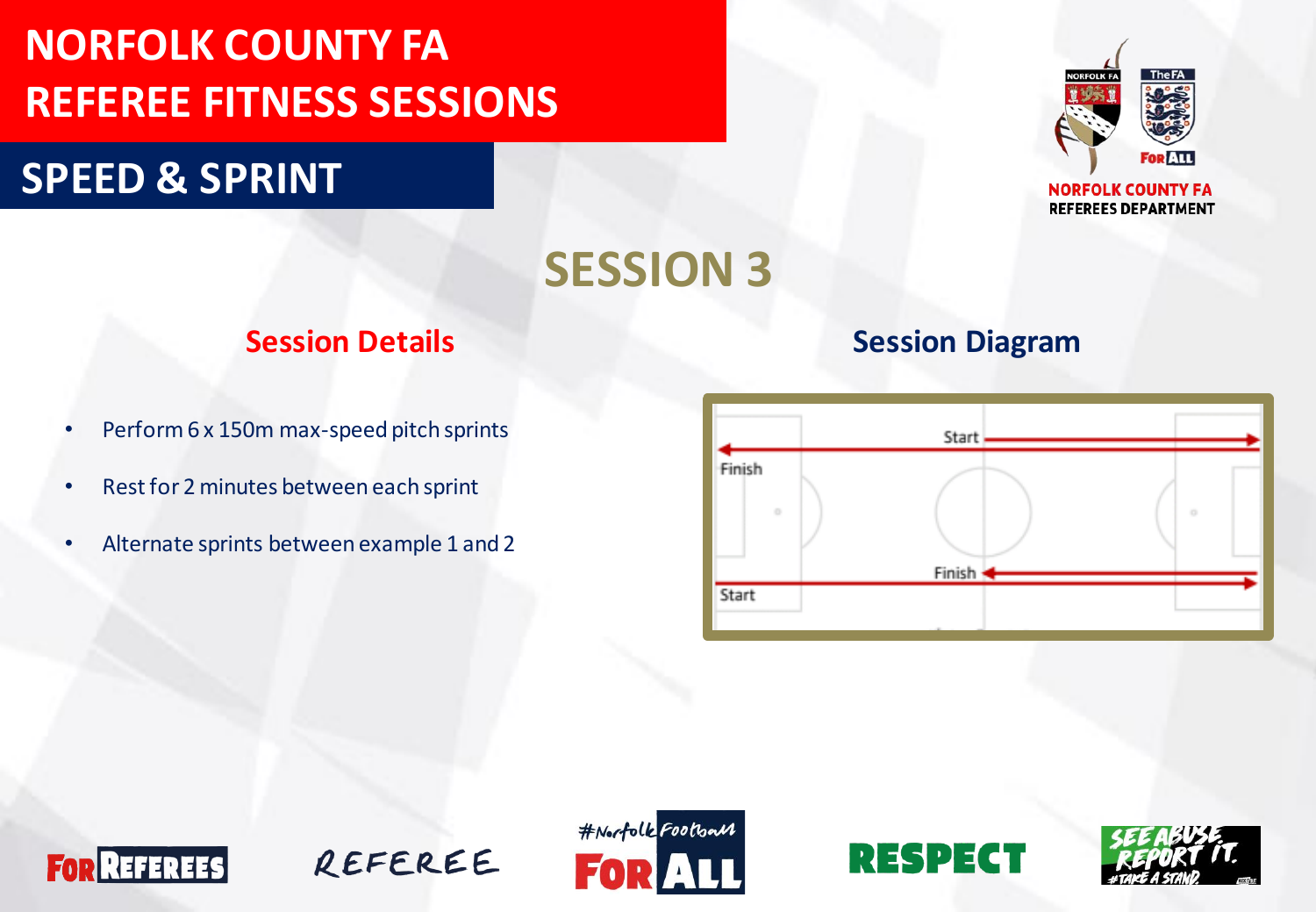### **SPEED & SPRINT**



**REFEREES DEPARTMENT** 

### **SESSION 4**

- Perform 4 rotations of the 4x drills
- Perform each sprint at maximum speed
- Walk slowly back to the start between each sprint

#### **Session Details Session Diagram**